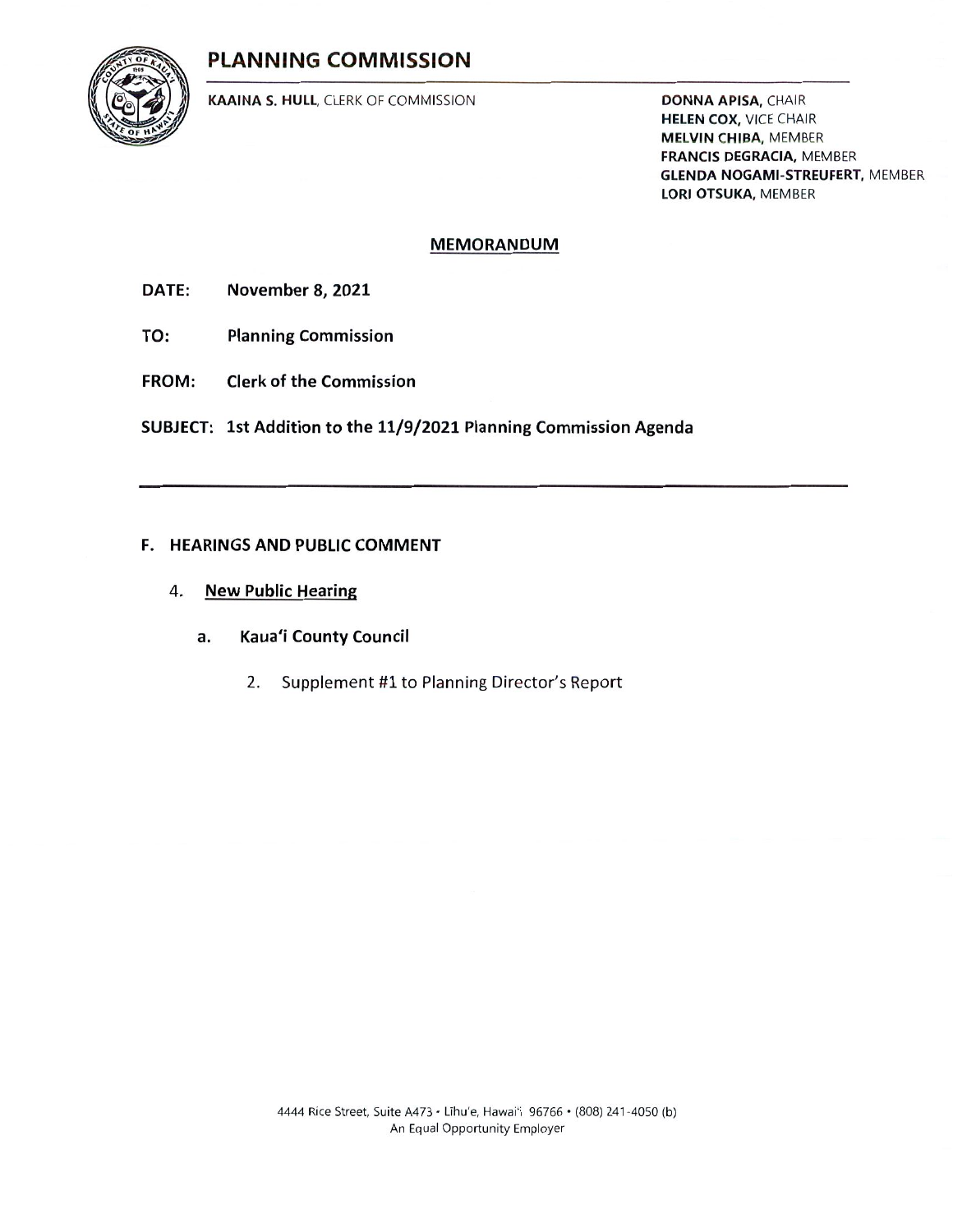

Jodi A. Higuchi-Sayegusa Deputy Director of Planning

# COUNTY OF KAUA'I PLANNING DEPARTMENT

# SUPPLEMENT #1 TO PLANNING DIRECTOR'S REPORT

RE: Zoning Amendment ZA-2022-1

APPLICANT: Kaua'i County Council

## ADDITIONAL FINDINGS

Attached for the Planning Commission's reference is supplemental information as follows:

• Lihu'e Business Association, Letter of support, Received November 7, <sup>2021</sup>

By Show Blewan

Shelea Blackstad **Staff Planner** 



Zoning Amendment ZA-2022-1 Supplement #1 to Director's Report Kaua'i County Council 11.07.2021